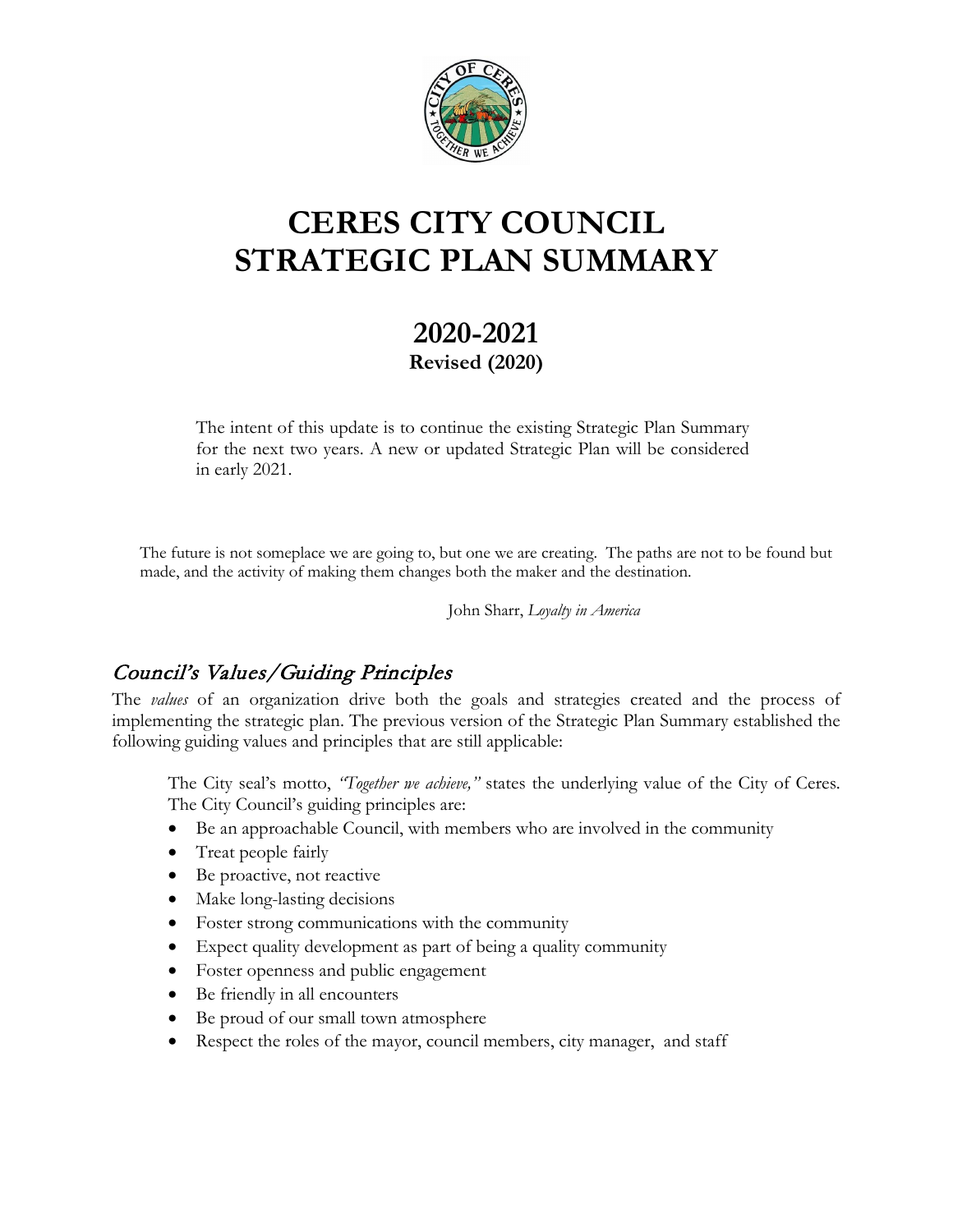## Vision

*A vision* states where the organization wants to be in the future. It should be broad and ambitious enough to serve as a guide and specific enough to be understood by people reading it. The Mayor and Council members proposed phrases that they think could be part of a vision statement for the City. The following vision statement was created as a result:

#### In collaboration with the community, together we achieve a Ceres that is an attractive, livable, safe community with beautiful neighborhoods, landscaped streets, parks, trails, facilities and vibrant commercial and entertainment amenities.

## Goals

*Goals* set the framework for policies that guide the direction and focus of the organization, budget decisions and allocation of other resources, such as staff time. Goals are "up on the balcony" wide views of opportunities for change and improvement. They are statements of how you want the future to be. Goals provide the "why" (larger meaning and context) of the specific actions the agency takes. They help the management team, and Council, when they are involved, to decide which of the many worthy projects should be done and when, within available resources.

The Council has a broad range of goals and projects they wish to accomplish over the next two years. The goals fall into the following areas:

- 1. **Infrastructure:** Ensure that the community has adequate, well maintained infrastructure (including water, sewer, streets, traffic signals, parks, sidewalks, facilities) that fosters a quality community and supports a strong economy.
- 2. **Livable community:** Create a vibrant, safe, attractive and walkable community that maintains a small-town feel, with parks, trails, shopping, entertainment and other desirable amenities.
- 3. **Economic development:** Proactively recruit and attract businesses to Ceres in order to add to the quality of life and enhance the fiscal base of the community.
- 4. **Planning for the Future:** Ensure the City has plans and policies in place to attract and create desirable development, maintain and improve neighborhoods and annex land to achieve a livable community and support a strong economy.
- 5. **Government operations:** Provide quality services to meet community needs, assuring that the City has helpful, well trained, properly equipped and sufficient staff who partners with other public agencies to provide efficient services.
- 6. **Community engagement:** Establish strong relationships with all sectors of the community, recognizing its cultural diversity and increase their involvement in creating the future of the City.

## Strategies

*Strategies* are the means to achieve the goals. They are the individual projects that must be assigned, with resources identified, which will contribute to achievement of a goal. Projects should be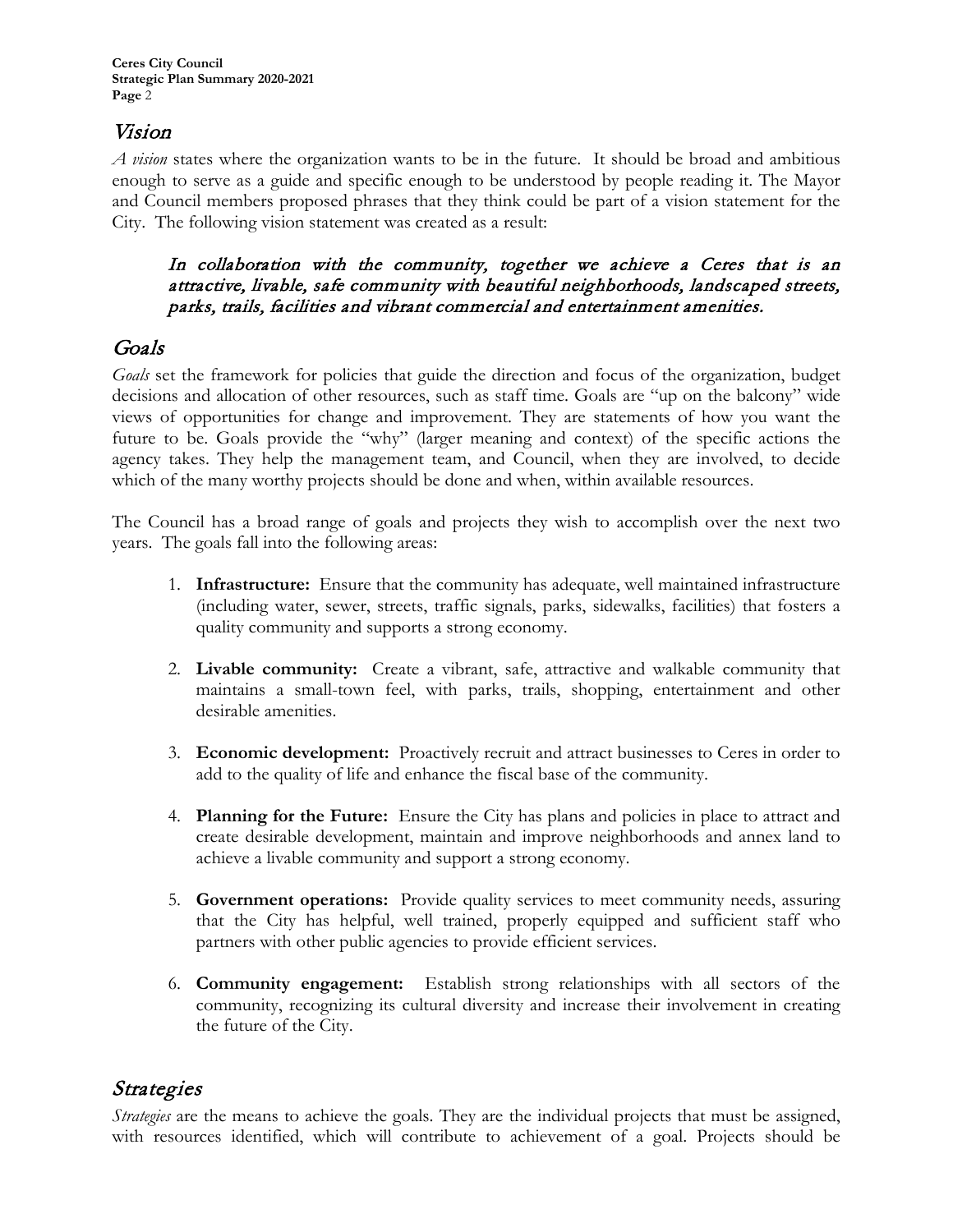achievable within the available resources, with clear direction and attainable timeframes, with periodic checking in about progress, changes or challenges.

#### **Infrastructure:**

- 1. As part of the General Plan implementation, create a plan to accommodate all infrastructure needs for the next 50 years, (including sewer, water, parks, streets, traffic signals, storm drains, sidewalks and public facilities).
- 2. Complete the plans and advocate for funding for the Service/Mitchell/SR 99 interchange.
- 3. Update the Five Year Capital Improvement Program to reflect Council's vision, goals and priorities.
- 4. Complete the design for Eastgate Park, Lions Park, and Lower River Bluff Park and complete construction in 2021 or earlier.
- 5. Aggressively pursue the design, and implementation of the Stanislaus Regional Water Authority surface water treatment and delivery facilities.
- 6. Leverage Measure L and SB-1 revenues to maintain local streets and roads.

#### **Livable Community:**

- 1. Establish the vision of a livable community as a key component of the General Plan.
- 2. Establish mechanisms and policies which ensure that impacts of development are paid for by the developer (e.g., off-site infrastructure installed at the time of development).
- 3. Pursue programs that ensure the community has adequate police and fire protection.
- 4. Actively pursue improving the appearance of the community by expanding the Code Enforcement efforts and implement the recommendations of the Beautification Action Committee.
- 5. Establish development guidelines that will promote an image of careful planning that includes amenities such as requiring landscaped medians.
- 6. Encourage development of housing for all economic levels of the community, including affordable, senior and executive housing.

#### **Economic Development:**

- 1. Proactively implement the City Council's Economic Development Strategic Plan 2013-2020 consistent with the Council's long term vision and priorities, including actively attracting new businesses, with a focus on retail enterprises to capture more sales tax and desirable restaurants. Secure funding, hire a consultant and complete an update to the Economic Development Strategic Plan.
- 2. Proactively implement the Downtown Specific Plan that establishes the downtown as a destination point.
- 3. Examine commercial corridors to identify possible locations for new retail.
- 4. Attract entertainment venues for youth and adults.